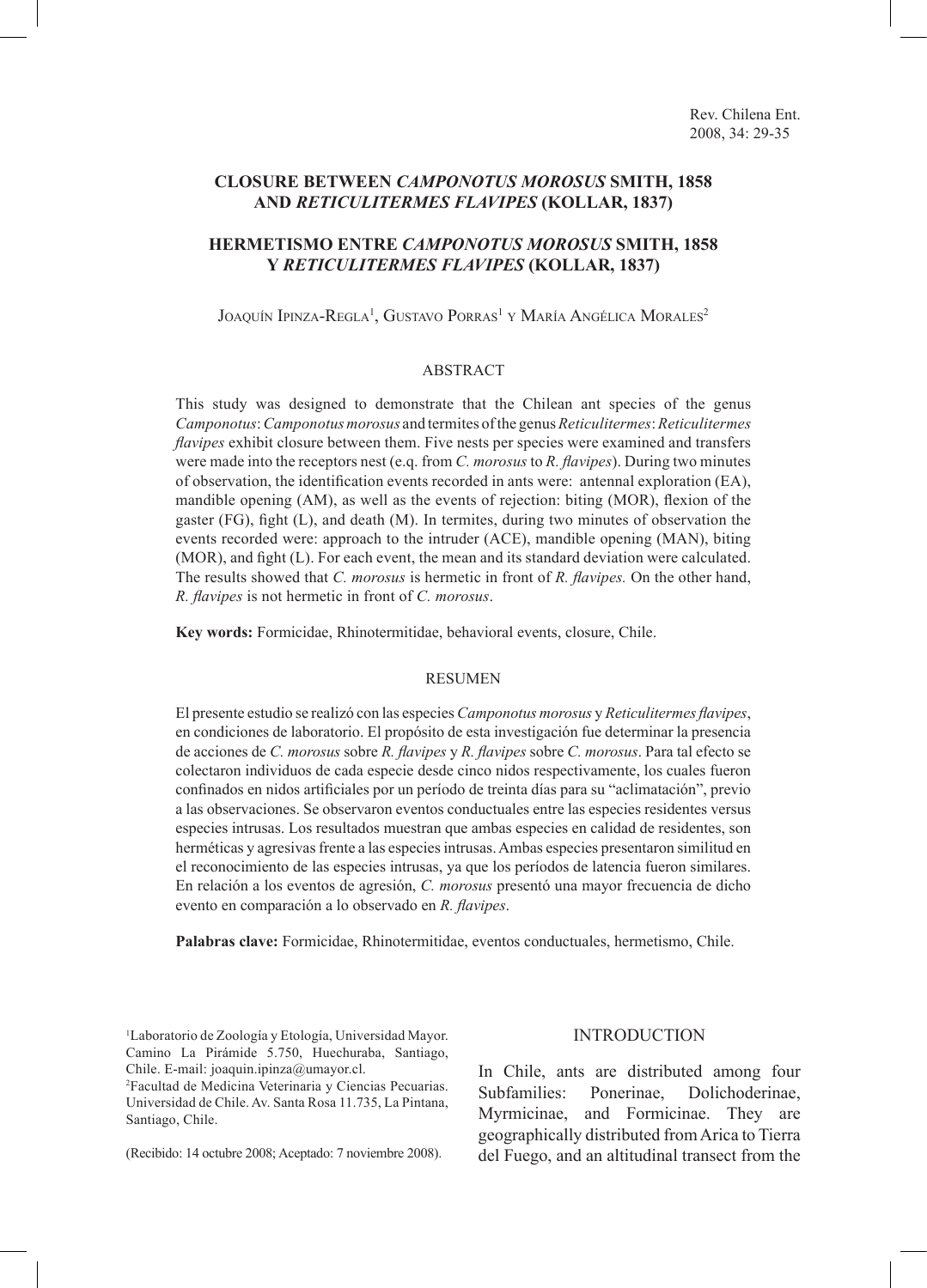coast to up to 3.000 meters high approximately. Among these ants is important to highlight one group belonging to the Subfamily Formicinae; *Camponotus morosus* Smith, 1858, which has been preferably studied by Ipinza-Regla *et al.* (1991, 1993, 1994, 1996, 1998, 2004). This species is characterized by being "hermetic" or "closed", because it shows agonistic events after homo or hetero-specific "intruder" ants enter the receptor nest (residents).

Globally, 2.761 species of termites have been described in 282 genera. World literature mentions 183 termite species related to building damages. Eighty percent of important termites lives underground (Su and Scheffrahn, 1998).

Currently the province of Santiago, Chile, is undergoing an underground termite pest action, identified as *Reticulitermes hesperus* (Banks, 1920) by entomologists from the National Museum of Natural History in coordination with the International Center for Scientific Research in France. Ripa and Luppichini (2004) include it under the species *Reticulitermes flavipes* (Kollar, 1837), which was detected in Chile for the first time in 1986.

Results of Bayesian, maximum parsimony (MP), and neighbor joining (NJ) analysis of mitochondrial COII, 16S, and 12S gene DNA sequences and soldier morphology identified Chilean samples of a *Reticulitermes* species as the eastern subterranean termite, *R. flavipes*  samples had identical gene sequence for all loci examined suggesting a single geographic introduction. The combined DNA sequence for *Reticulitermes santonensis* Feytaud collected from France were almost identical to those of *R. flavipes* samples from Florida which agreed with previous studies suggesting that *R. santonensis* is a junior synonym of *R. flavipes*. One unexpected finding was a *R. flavipes* sample collected from California that closely resembled the Chilean *R. flavipes* in their combined mtDNA sequences. They hypothesize that the Chilean *R. flavipes*  may have been introduced from California or vice versa, or that both Chilean and California *R.* 

*flavipes* may be have the same origin in North America. Except for one sample from Florida (3% divergence), intra-species variation of *R. flavipes* used in this study was less than 1% (Su *et al.*, 2006).

Several control strategies have been proposed, being quite outstanding among others, biological control performed by ants.

This work intends to show closure in laboratory of the ant *Camponotus morosus* Smith, "red foot ants", against to *Reticulitermes flavipes* (Kollar) "subterranean termite".

### MATERIALS AND METHODS

Five nests from *Camponotus morosus* were collected from San Carlos de Apoquindo, 20 Km east to Santiago, which were transported to the Universidad Mayor Zoology and Ethology Laboratory, Campus Huechuraba. These nests were artificially installed (Nests C1, C2, C3, C4 and C5). Nests consisted in a 9 x 9 x 9 cm (length x height x width) clear plastic box. Specimens were fed with a blend made of apple sauce, honey, and chicken carcass (Ipinza-Regla *et al.*, 1991). Nests were kept at  $20^{\circ}$  C  $\pm$  2° C and a relative humidity of 45 to 50%.

Termites (one soldier for eight workers and neotenic species for nest) were collected from five different nests separate between them about 500 meters for prevent the policaly from the commune of Quinta Normal from dwelling homes, and were transported and placed into artificial nests (Nests T1, T2, T3, T4 and T5) in the laboratory, as done with ants. Nests consisted in a 50 x 10 x 10 cm clear plastic box, with its lid. Feeding consisted of wood pieces, obtained from collecting area, and corrugated cardboard. Termite nests were kept at 27º C and 90% relative humidity, maintained within a dark incubator.

After three weeks of laboratory insect captivity behavioral events were performed, which will be described afterward.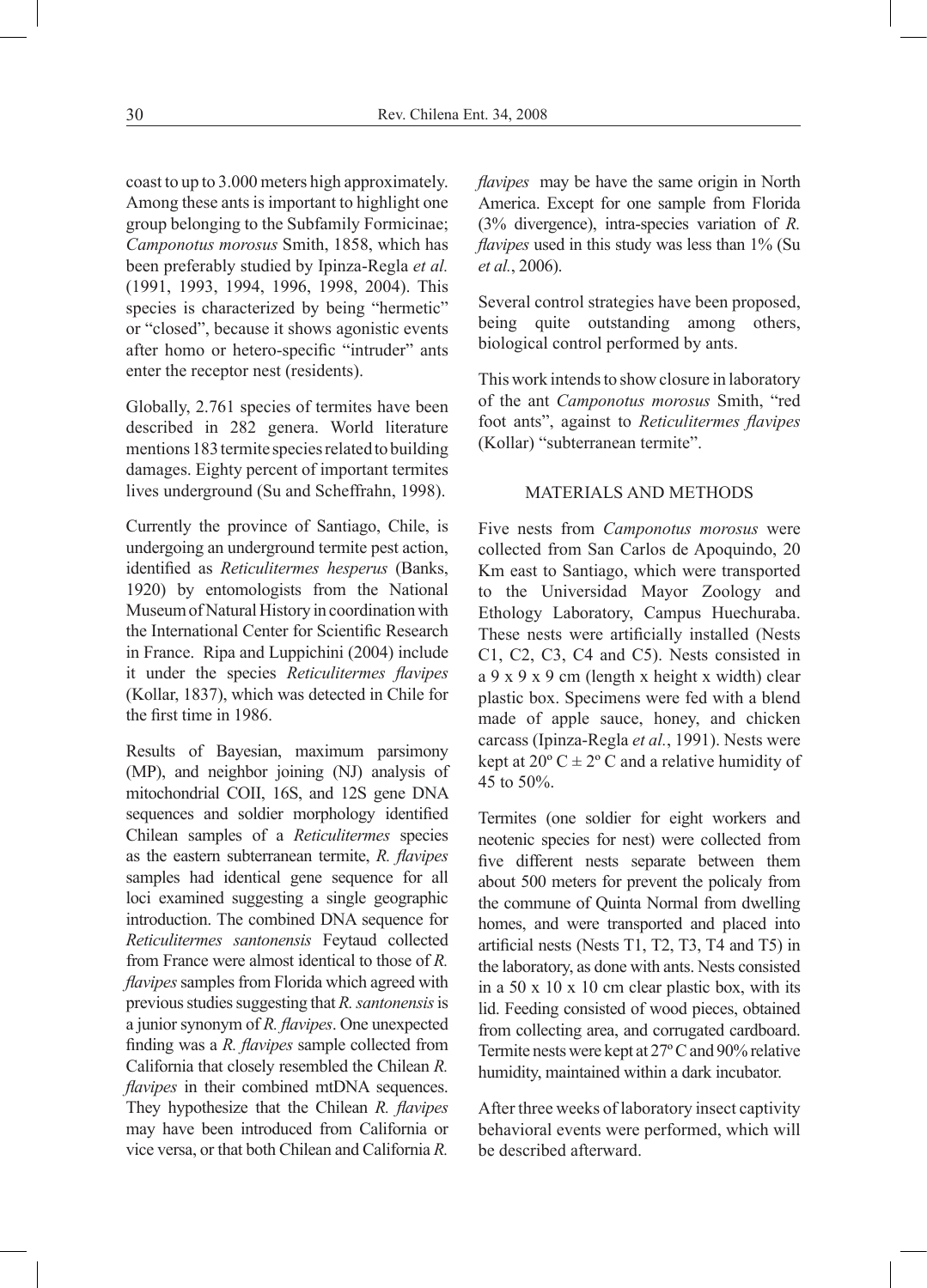Ant transfers to "resident" termite nests and termite transfers to "resident" ant nests.

"Intruder" (nests T1 to T5) termites belonging to *Reticulitermes flavipes* nests were placed one by one until reaching a number of 10 termites per nest, inside nests of "resident" *Camponotus morosus* ants.

Equivalently, "intruder" ants from nests C1, C2, C3, C4 and C5 were transferred one by one until reaching a number of 10 ants per nest to the corresponding nests of the "resident" termites; nests T1, T2, T3, T4 and T5.

Ants and termite receptor nest behaviors were recorded during two minutes, respectively. Latency times were recorded also. This correspond to an interval occurring when an individual is introduced into the nest of another individual, or time 0 (calculated in seconds) until next behavioral action occurs.

The following behavioral events were recorded from the receptor ant nests: antennal exploration (EA), mandible opening (AM), biting (MOR), gaster flexion (FG), fight (L), and death (M); against "intruder" termites.

In relation to receptor "resident" termite behavioral events against "intruder" ant presence, it was recorded the following behaviors described by Sepúlveda (1997): quick encounter to the alien and brief follow up by one or more termites (ACE), mandible opening and closure (MAN), biting (MOR), and fight (L).

A statistical description was made based on the results obtained; calculations of mean and standard deviation of contact numbers, and latency time of displaying of behavioral events.

#### RESULTS AND DISCUSSION

In Table I we could observe a high number of *C. morosus* samples showing behavioral events, when one individual was introduced coming from *Reticulitermes flavipes* nests. Therefore, when 50 *Reticulitermes flavipes* ants from nest 1 were introduced, *C. morosus* performed antennal exploration (EA) to 42 individuals, with a mean of 3,65 contacts. In this research, the most frequent event was biting (MOR), 40 to 49 bites, with averages of 3,6 to 5,91 contacts per ant. The next event was antennal exploration (EA) and the least frequent event was fight (L). Biting was performed in an average of four to six times after each *R. flavipes* introduction.

All events observed show a high variability, when considering standard deviation values. At first glance, manifestation of these events does not show differences among the five nests of *R. flavipes*. This high number of behavioral event presentations confirm the closure of this species. This fact has been observed in other researches performed by Ipinza-Regla *et al*. (1991, 1993, 1994, 1996, 1998 and 2004) who confronted *C. morosus* ants with same species individuals, as well as ants from other species.

In relation to time (Table II), the most premature events -when first contact was made by introducing *R. flavipes* to a *C. morosus* nest- were antennal exploration (EA) as well as biting (MOR), with a fluctuant presentation that depends on which *R. flavipes*  nest is being considered. We could observe that after presence of nest T1 termites the first event was antennal exploration (EA) that took 17.1 s. Next, it came all remaining events, showing similar times. After T2 and T3 termite introduction the first event was biting (MOR) and the remaining events showed similar timing. With respect to T4 and T5, *Camponotus*  ants showed in first place antennal exploration (EA) or biting (MOR), respectively. These events show a quite similar timing with mandible opening (AM). All of these events were shown before minute two; instead, death (M) is the event that always occurs after two minutes of observation. As well as contact numbers, time is very heterogeneous.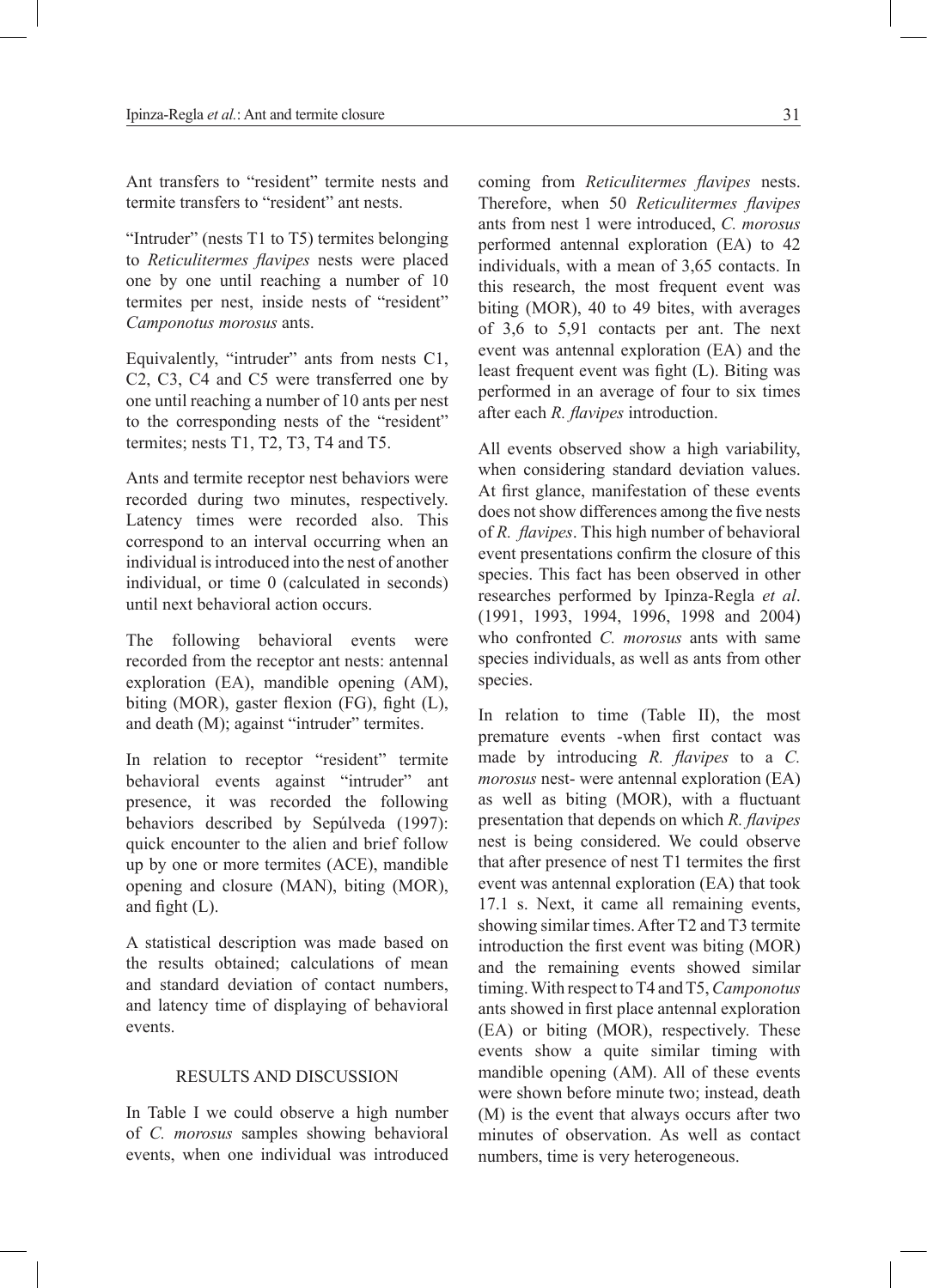On the other hand, when analyzing *R. flavipes*  reactions before alien individuals were introduced (Table III), it stands out the fact that there were recognition manifestations and aggression to only C1 and C2 nest samples, from the five nests of *R. flavipes* whom they were confronted to. The most frequent observed event was mandible opening and closure (MAN), with nine to four contacts in C1 and C2, respectively. Next event was biting (MOR) and behind it there were quick

intruder encounter (ACE), and fight (L). These results can be understood as a non very hermetic or closed behavior of *R. flavipes* against *C. morosus.*

With respect to behavioral presentation time (Table IV), the first event shown is intruder encounter (ACE), followed by mandible opening and closure (MAN) or biting (MOR). And the last event presented was fight (L), with an average time of more than two minutes.

Table I. Mean number of contacts of *C. morosu*s behavioral event against *R. flavipes* individuals coming from five nests.

|                             |              | <b>BEHAVIORAL EVENTS</b> |      |            |      |              |
|-----------------------------|--------------|--------------------------|------|------------|------|--------------|
| R. flavipes<br><b>NESTS</b> |              | E.A.                     | A.M. | <b>MOR</b> | F.G. | <b>FIGHT</b> |
|                             | Mean         | 3,65                     | 2,84 | 3,6        | 1,91 | 1,34         |
| $T_{1}$                     | Est. Desv. n | 1,77                     | 1,77 | 1,91       | 0,57 | 0,33         |
|                             |              | 42                       | 31   | 40         | 26   | 18           |
|                             | Mean         | 2,99                     | 2,15 | 5,91       | 1,6  | 1,75         |
| $T_{2}$                     | Est. Desv. n | 1,9                      | 1,22 | 2,87       | 0,69 | 0,98         |
|                             |              | 47                       | 38   | 49         | 35   | 44           |
|                             | Mean         | 2,41                     | 2,27 | 4,42       | 1,58 | 1.24         |
| $T_{3}$                     | Est. Desv. n | 1,92                     | 1,84 | 2,48       | 0,82 | 0.46         |
|                             |              | 39                       | 20   | 47         | 36   | 27           |
|                             | Mean         | 1,88                     | 1,68 | 4,14       | 1,47 | 1,76         |
| T <sub>4</sub>              | Est. Desv. n | 1,18                     | 1,22 | 2,49       | 0,89 | 1,26         |
|                             |              | 39                       | 26   | 48         | 31   | 25           |
|                             | Mean         | 2,00                     | 1,97 | 4,7        | 1,81 | 1,26         |
| T <sub>5</sub>              | Est. Desv. n | 1,37                     | 1,01 | 2,5        | 0,92 | 0,73         |
|                             |              | 34                       | 25   | 43         | 30   | 17           |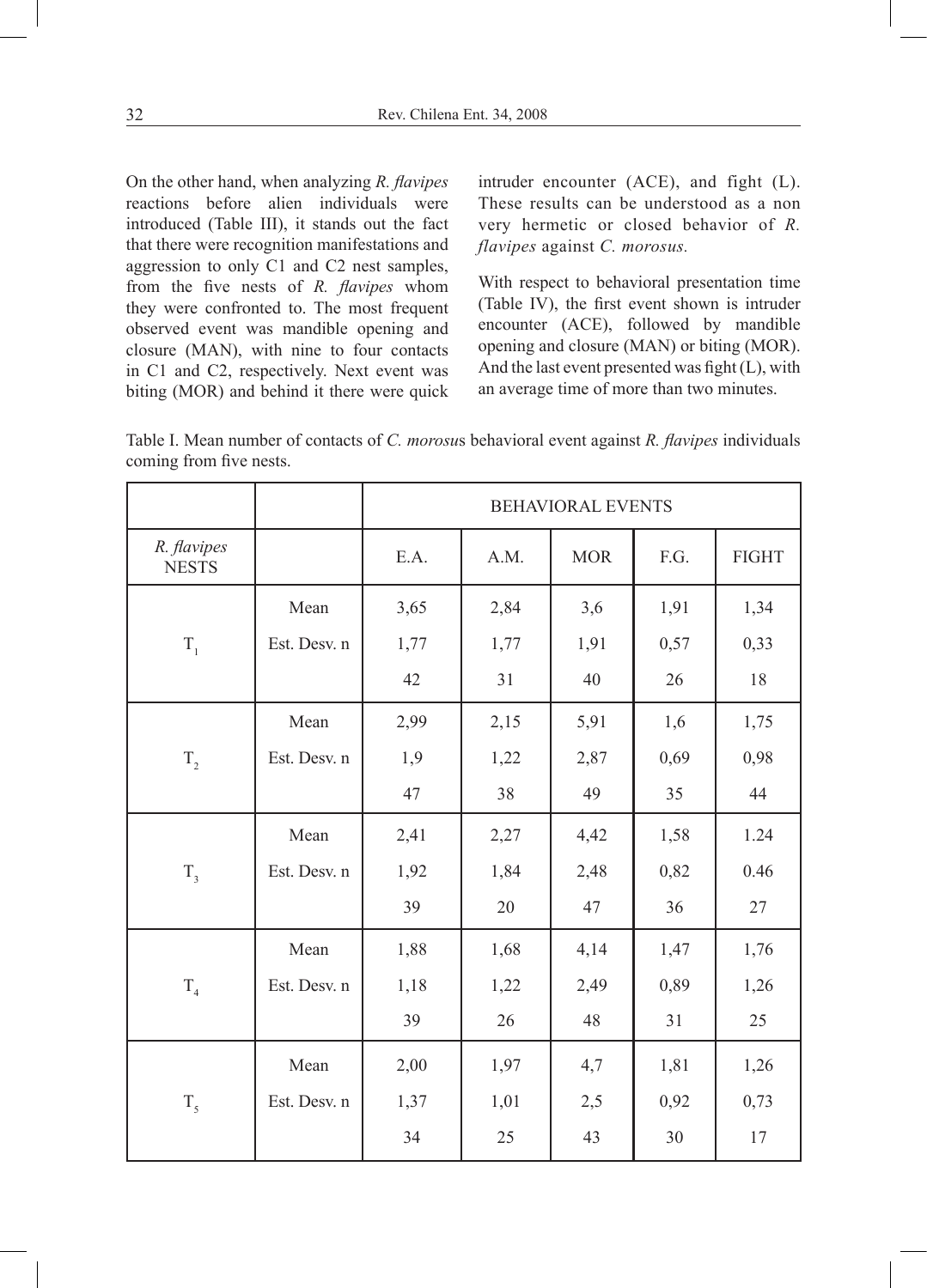|                             |              | <b>BEHAVIORAL EVENTS</b> |       |       |       |              |              |
|-----------------------------|--------------|--------------------------|-------|-------|-------|--------------|--------------|
| R. flavipes<br><b>NESTS</b> |              | E.A.                     | A.M.  | MOR.  | F.G.  | <b>FIGHT</b> | <b>DEATH</b> |
|                             | Mean         | 17,10                    | 26,70 | 26,12 | 27,75 | 23,4         | 66,64        |
| $T_{1}$                     | Est. Desv. n | 19,49                    | 21,71 | 22,96 | 20,54 | 25,9         | 30,65        |
|                             |              | 42                       | 31    | 40    | 26    | 18           | 22           |
|                             | Mean         | 29,89                    | 35,04 | 19,57 | 30,55 | 30,79        | 93,38        |
| $T_{2}$                     | Est. Desv. n | 24,94                    | 26,80 | 21,36 | 28,48 | 32,96        | 29,20        |
|                             |              | 47                       | 38    | 49    | 35    | 44           | 24           |
|                             | Mean         | 35,80                    | 40,68 | 25,68 | 33,93 | 32,38        | 84,63        |
| $T_{3}$                     | Est. Desv. n | 33,43                    | 39,43 | 29,38 | 31,38 | 27,93        | 26,44        |
|                             |              | 39                       | 20    | 47    | 36    | 27           | 17           |
|                             | Mean         | 24,66                    | 39,45 | 26,06 | 35,84 | 34,64        | 92,64        |
| $T_{4}$                     | Est. Desv. n | 20,30                    | 28,54 | 26,54 | 22,74 | 23,14        | 25,77        |
|                             |              | 39                       | 26    | 48    | 31    | 25           | 23           |
|                             | Mean         | 27,57                    | 39,43 | 23,19 | 32,59 | 29,08        | 97,85        |
| $T_{\zeta}$                 | Est. Desv. n | 25,60                    | 32,71 | 26,11 | 32,76 | 36,99        | 19,29        |
|                             |              | 34                       | 25    | 43    | 30    | 17           | 17           |

Table II. Latency time (in second) of the first contact of *C. morosus* behavioral event against *R. flavipes* individuals coming from five nests.

Table III. Mean number of contacts per behavioral event of *R. flavipes* against *C. morosus* individuals coming from two nests.

|                  |              | <b>BEHAVIORAL EVENTS</b> |      |                |              |  |
|------------------|--------------|--------------------------|------|----------------|--------------|--|
| C. morosus NESTS |              | ACE                      | AM   | <b>MOR</b>     | <b>FIGHT</b> |  |
|                  | Mean         | 2,5                      | 1,9  | 1,92           | 1,5          |  |
| $C_{1}$          | Est. Desv. n | 0,71                     | 0,71 | 0,5            | 0,71         |  |
|                  |              | 2                        | 9    | $\overline{4}$ | 2            |  |
|                  | Mean         |                          | 1,65 |                |              |  |
| $C_{2}$          | Est. Desv. n |                          | 0,81 |                |              |  |
|                  |              |                          | 4    |                |              |  |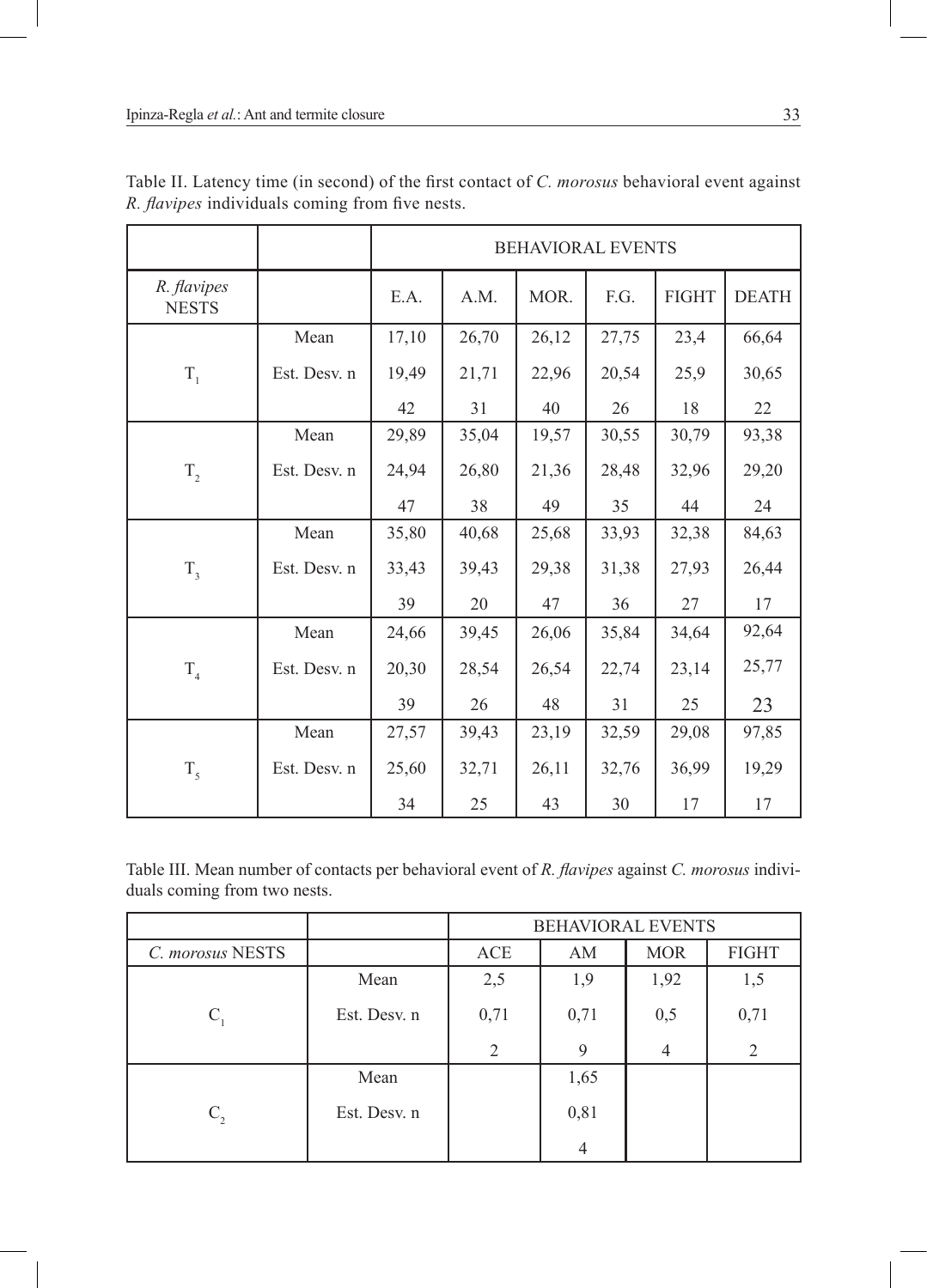|                  |              | <b>BEHAVIORAL EVENTS</b> |      |            |              |  |
|------------------|--------------|--------------------------|------|------------|--------------|--|
| C. morosus NESTS |              | ACE                      | AM   | <b>MOR</b> | <b>FIGHT</b> |  |
|                  | Mean         | 39                       | 59,3 | 52,5       | 67,5         |  |
| $C_{1}$          | Est. Desv. n | 22,6                     | 50,2 | 59,2       | 60,1         |  |
|                  |              | 2                        | 9    | 4          | 2            |  |
|                  | Mean         |                          | 37,3 |            |              |  |
| $C_{2}$          | Est. Desv. n |                          | 39,8 |            |              |  |
|                  |              |                          | 7    |            |              |  |

Table IV. Latency (in seconds) time of first contact of *R. flavipes* behavioral event against *C. morosus* individuals coming from two nests.

## **CONCLUSIONS**

According to results can be concluded the following:

1. Ants *Camponotus morosus* behave hermetically when confronted to *Reticulitermes flavipes* termite individuals.

2. Termites *Reticulitermes flavipes* showed little hermetic behavior or closure when confronted to *Camponotus morosus* ant individuals.

3. *Camponotus morosus* at less in laboratory place could be a possible termite control.

## REFERENCES

- Camousseight, A. 1999. Las termitas y su presencia en Chile. Santiago, Chile. CONAF (Corporación Nacional Forestal). Nota Técnica 37, 8 pp.
- Ipinza-Regla, J.; A. Lucero and M.A. Morales. 1991. Hermetismo en sociedades de *Camponotus morosus* Smith, 1858 (Hymenoptera: Formicidae) en nidos artificiales. *Revista Chilena de Entomología, 19*: 29-38.
- Ipinza-Regla, J.; M.A. MoralesandA. Sepúlveda. 1993. Hermetismo y distancia geográfica en sociedades de *Camponotus morosus* Smith, 1858 (Hymenoptera: Formicidae). *Acta Entomológica Chilena, 18*: 127-132.
- Ipinza-Regla, J.; C. Carbonell and M.A. Morales. 1994. Hermetismo en sociedades mixtas de hormigas (Hymenoptera: Formicidae) en nidos artificiales. *Revista Chilena de Entomología, 21*: 41-45.
- Ipinza-Regla, J.; M.A. Morales and V. Aros. 1996. Hermetismo entre tres especies de hormigas. *Boletín de la Sociedad Biológica de Concepción, 67*: 33-36.
- Ipinza-Regla, J. and M.A. Morales. 1998. Hermetismo en laboratorio y condiciones naturales para *Camponotus morosus* Smith, 1858 (Hymenoptera: Formicidae). *Gayana Zoológica, 62*(2): 177-181.
- Ipinza-Regla, J.; M.A. Morales and M. URIBE. 2004. Identificación y análisis de hidrocarburos cuticulares relacionados al hermetismo de colonias de *Camponotus morosus* Smith, 1858 (Hymenoptera: Formicidae). *Acta Entomológica Chilena, 28*(2): 63-70.
- Ripa, R. and P. Luppichini. 2004. Termitas y otros insectos xilófagos en Chile: Especies, Biología y Manejo. Inst. Inv. Agropecuarias. Ministerio de Agricultura. Colección libros INIA  $N^{\circ}11: 53-136$ .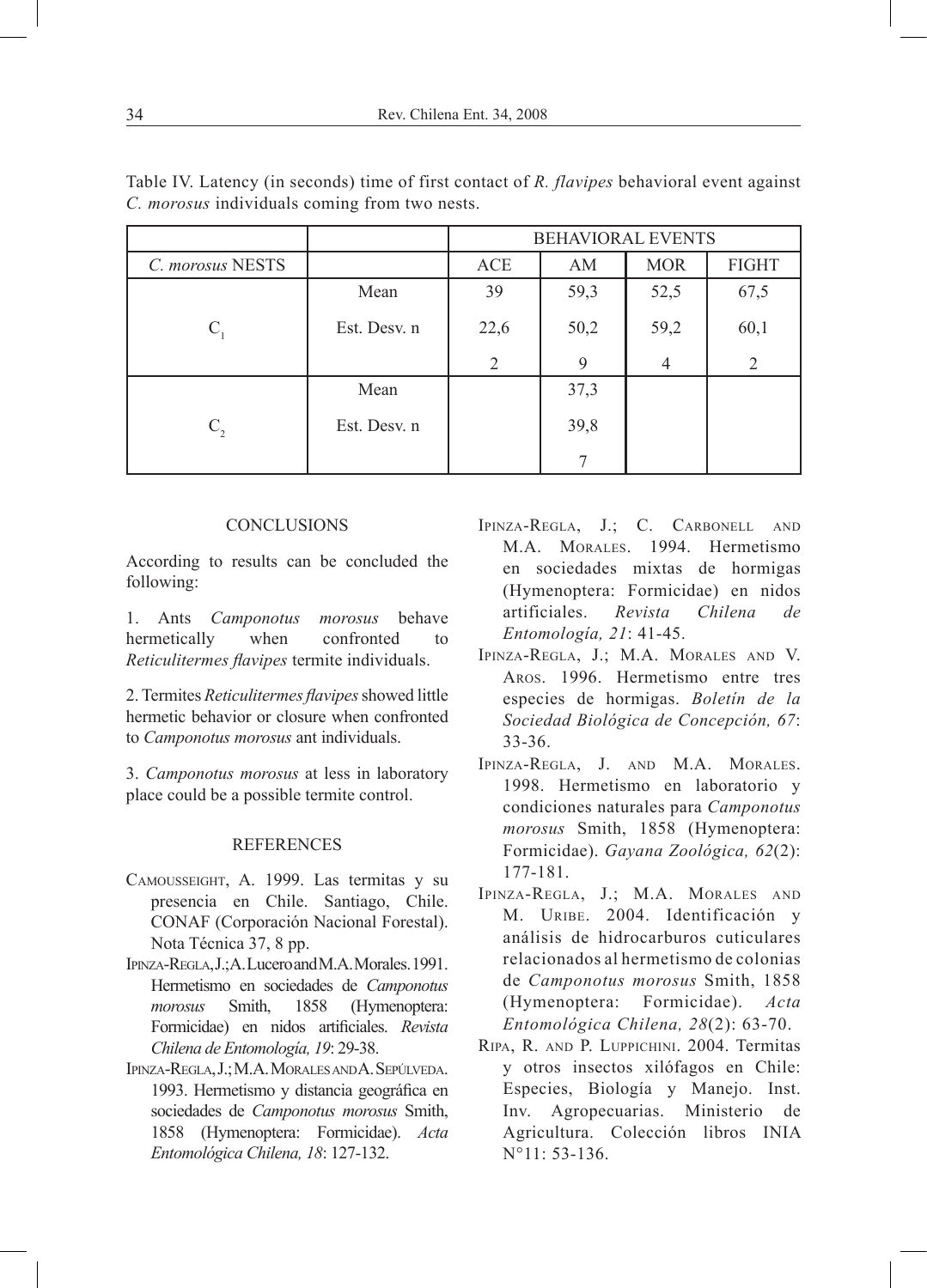- SEPÚLVEDA, L. 1997. Hermetismo en sociedades de *Porotermes quadricollis* (Rambur, 1848) (Isoptera: Termopsidae) en nidos artificiales. *Gayana Zoológica, 61*(2): 109-112.
- Su, N-Y. and R. Scheffrahn. 1998. A review of subterranean termite control practices and prospects for integrated pest management programmers. *Integrated Pest Management Reviews, 3*: 1-13.
- Su, N-Y.; W. Ye; R. Rip; R.H. Scheffrahn and R. GIBLIN-DAVIS. 2006. Identification of Chilean *Reticulitermes* (Isoptera: Rhinotermitidae) inferred from three Mitochondrial Gene DNA sequences and soldier morphology. *Annals of the Entomological Society of America, 99*: 352-363.